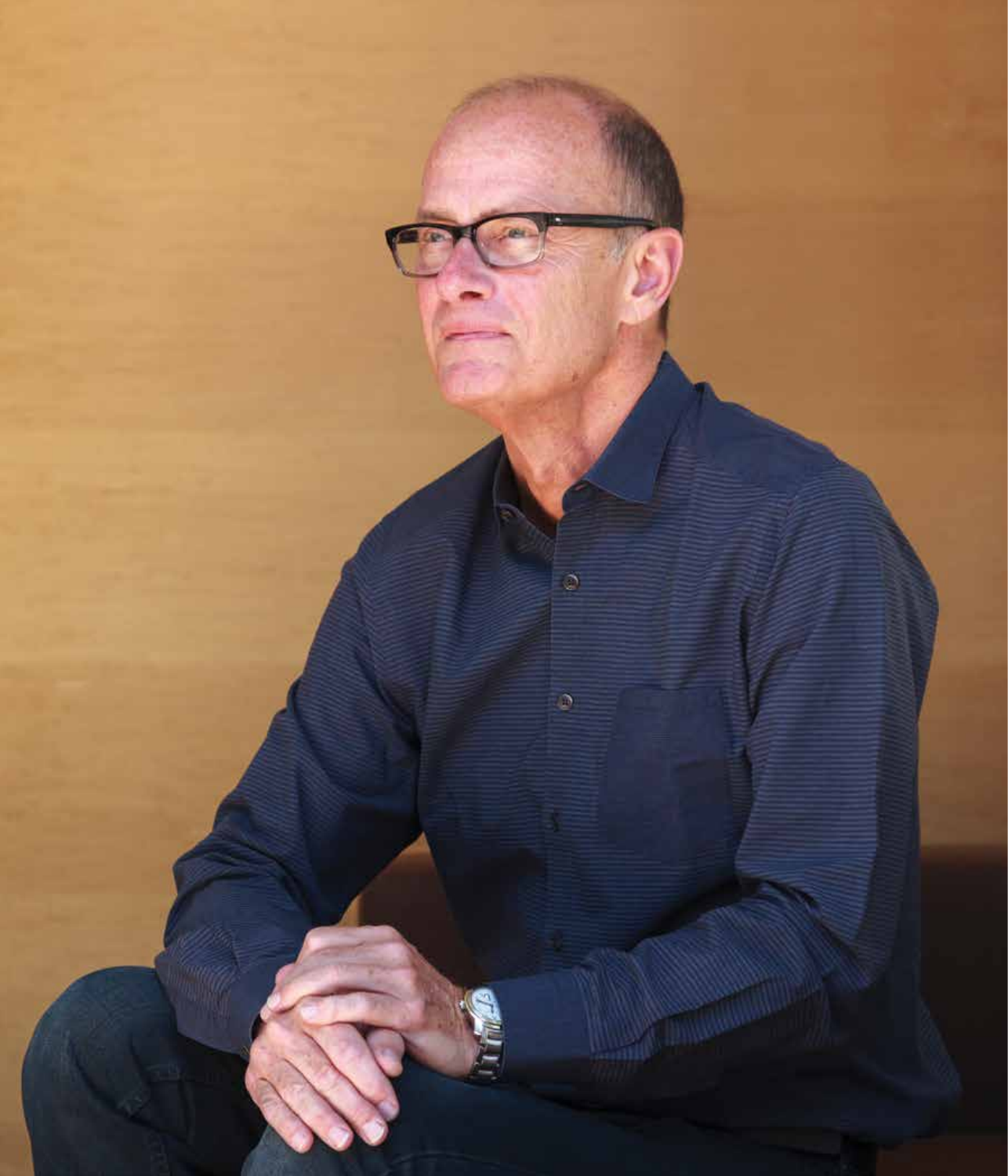## **B I G I S BEAUTIFUL**

## **THAT'S WHAT JOE BROWN SAYS. IT'S WHY HE BROUGHT EDAW TO AECOM. BUT NOT EVERYONE AGREES.**

BY JONATHAN LERNER / PORTRAIT BY KYLE JEFFERS

ast winter Joe Brown, FASLA, aged 66, was at the pinnacle of a **prominent career: He was the chief innovation officer of AECOM,** the world's largest engineering, architecture, construction, and management company. Yet his office, on the fourth floor of a forgettable San Francisco building, was modest. It had a sofa and small conference table but mainly left an impression of plain, white Ikea cabinetry. One day, Brown wore an unconstructed denim sport jacket over an open shirt and jeans, and loafers with argyle socks. Modesty can be a feint; you certainly don't achieve what Joe Brown has achieved without thinking big about yourself. Thinking big is his consistent and authentic approach to the world. It's his solution to the problems of cities. It's his impulse as a leader of a firm. It's his contribution and deliberate challenge to the profession. And he's not stingy with it.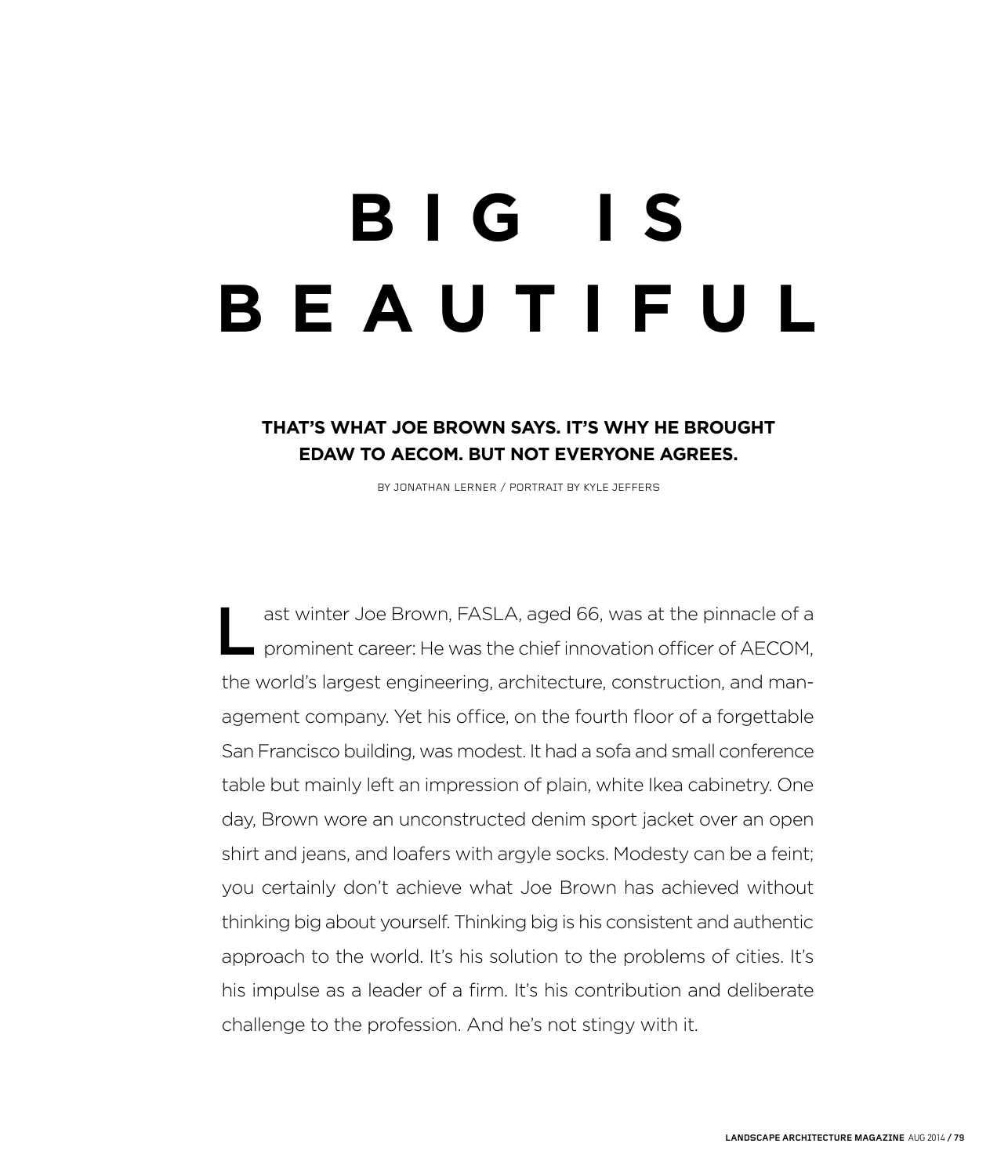From 1992 until 2005 Brown was the CEO of EDAW, which under his leadership grew into the world's largest landscape architecture firm, with an employee roster of 1,200. EDAW was a pioneer in expanding the purview of the profession beyond designing individual sites to addressing natural systems on the regional scale and—just as Americans were beginning to revalue our moribund cities—to addressing built environments on the metropolitan scale. The firm was hugely respected within the field. Then Brown led its sale to AECOM, a multidisciplinary global operation, which now has more than 45,000 employees. "EDAW was the Starbucks of landscape architecture. But big is not big until you get to AECOM," he quipped.

Discussing success one day recently, he drew a series of sigmoid curves, those tilted, elongated S shapes representing initiation, growth, achievement, and decline in the life cycle of an organization or a career. After each line descended from the apex of its curve, it crossed the bottom of the next where that one was beginning to go up. Viewed together, the curves traced a bumpy but continually rising arc across Brown's legal pad. "You think of success as *that,"* he said, pointing to the top of one curve, just where it began to show regression. "But it's all about *this,"* the place where that descending line crossed the next one, the place from which you'd better leap if you want to continue an ascent. "Life is about making these absolute, radical 90-degree changes. If you

want *this* to happen"—he traced the upward aggregate trend with a sweep of his hand— "you've got to read these intersections." In the business world sigmoid curves are a common way to depict growth and maturation. If the construct accurately describes the career arc of Joe Brown, however, it reveals little about him as a person. But you certainly don't reach the top of a global corporation by making yourself vulnerable to intimate probing. Still, what could he say about himself that might surprise?

He didn't skip a beat. "I've had a heart attack. This is the first day back. I had a surgery with five bypasses. That's the biggest surprise I can think of right this minute," Brown said. "I'm just trying to take in the meaning of a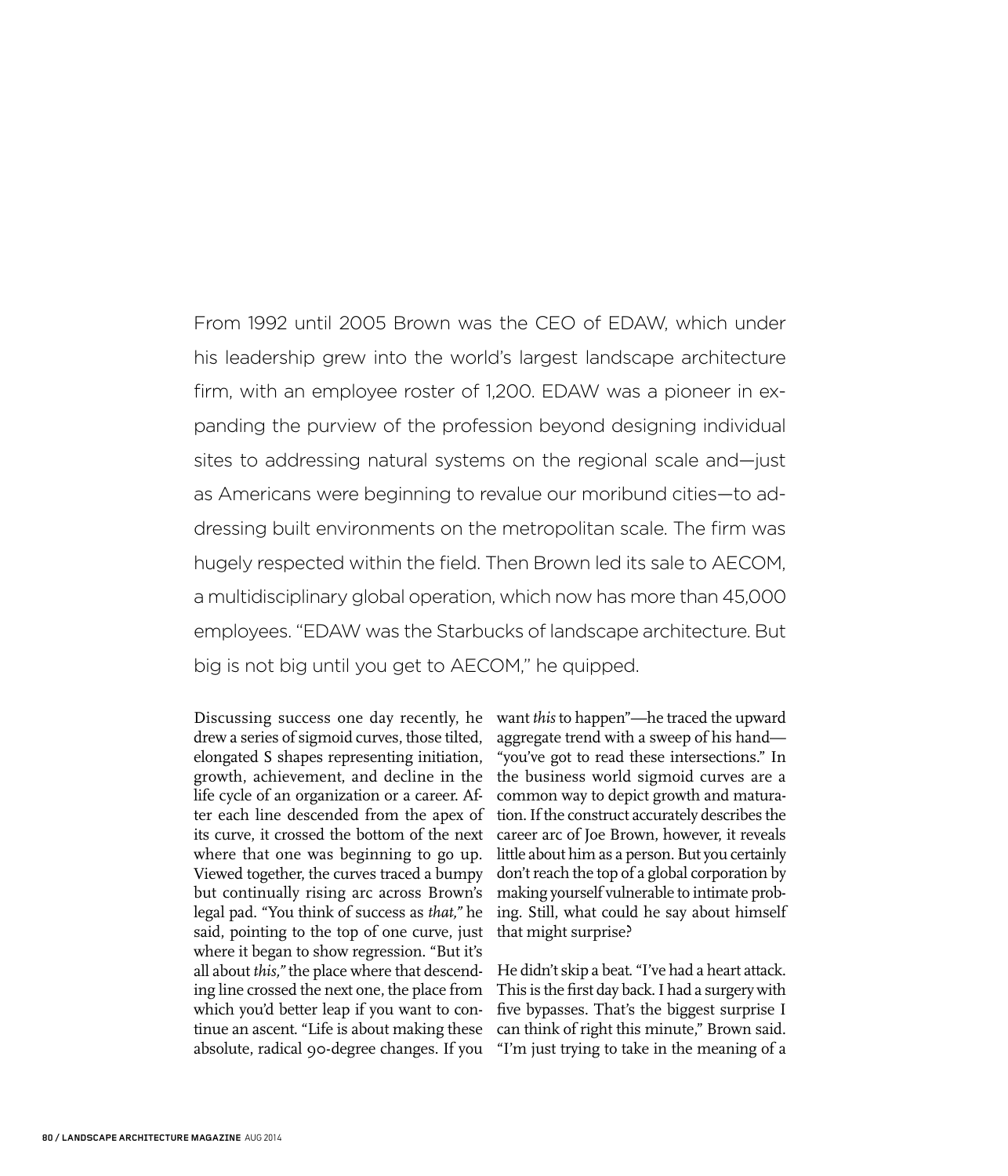new life. That will do it. I'm going to retire someday soon. I was going to probably work until I had a heart attack and died on some plane between Hong Kong and L.A. I don't think anything less would have reassessed my thinking."

Reassessed his thinking about his own future, he meant; and he did retire within a few weeks, in April. But the medical crisis had not changed his ideas about how to work in the world, or about the practice of landscape architecture. In a 2011 article for *Harvard Design Magazine,* Brown wrote that AECOM was "escaping the cliché model of the singular guy in his studio losing control of construction management and project management and engineering and clients. We are attempting to reinvent the master builder/master designer." Now, quite a few landscape architects and other design professionals work in boutique or atelier situations, or alone, and collaborate with other designers and engineers when they need to. For some, this is an unwelcome result of recessionforced downsizing in the industry. For some, it is a choice. It could be seen as an expression of the decentralizing impact, the creative destruction, of information technology upon the culture of work, a manifestation of the laptopreneurial inclination of millenials. Still, Brown sees the profession as "riddled" with small firms. "That's a choice people made. That's the choice they've been educated to make," he said now. "I bristle at the smallscale model. My whole career has been to disabuse the profession of only that model."

Many urgent environmental, urban, and developmental challenges do need massive, radical solutions. "How do you recalibrate the suburbs of America?" Brown offered as an example. Nothing prevents a solo practitioner or boutique firm from tackling these, and many do—mostly ineffectually, Brown would have it. "There's no point in thinking big if you don't execute big," he said. That is precisely AECOM's strength, given its almost limitless geographic reach and staggering dozens of practice areas. The company's work can range far beyond those projects that would call for much input from landscape architecture —economic analysis of the regional impact of a midwestern auto plant closure, for example, or engineering and project management for an Australian diamond mine, even developing "modern, democratic police forces in postconflict regions." But a lot of the work—Brown guessed about a third of the volume—is largescale urban or regional planning projects, in which his idea of landscape's role becomes essential. "I think of landscape architecture as almost infrastructure," providing a matrix of connections, he said. For example, "You can't have a rapid transit or highway solution without an environmental solution, without an open space solution—because then it's just a road on a riverbank." Todd Hill, ASLA, who worked both at EDAW and until recently at AECOM, said, "Looking at environmental systems, urban patterns and challenges, things that are bigger and transcend architecture and engineering—that's the kind of upstream mentality that he strives to put in people's minds."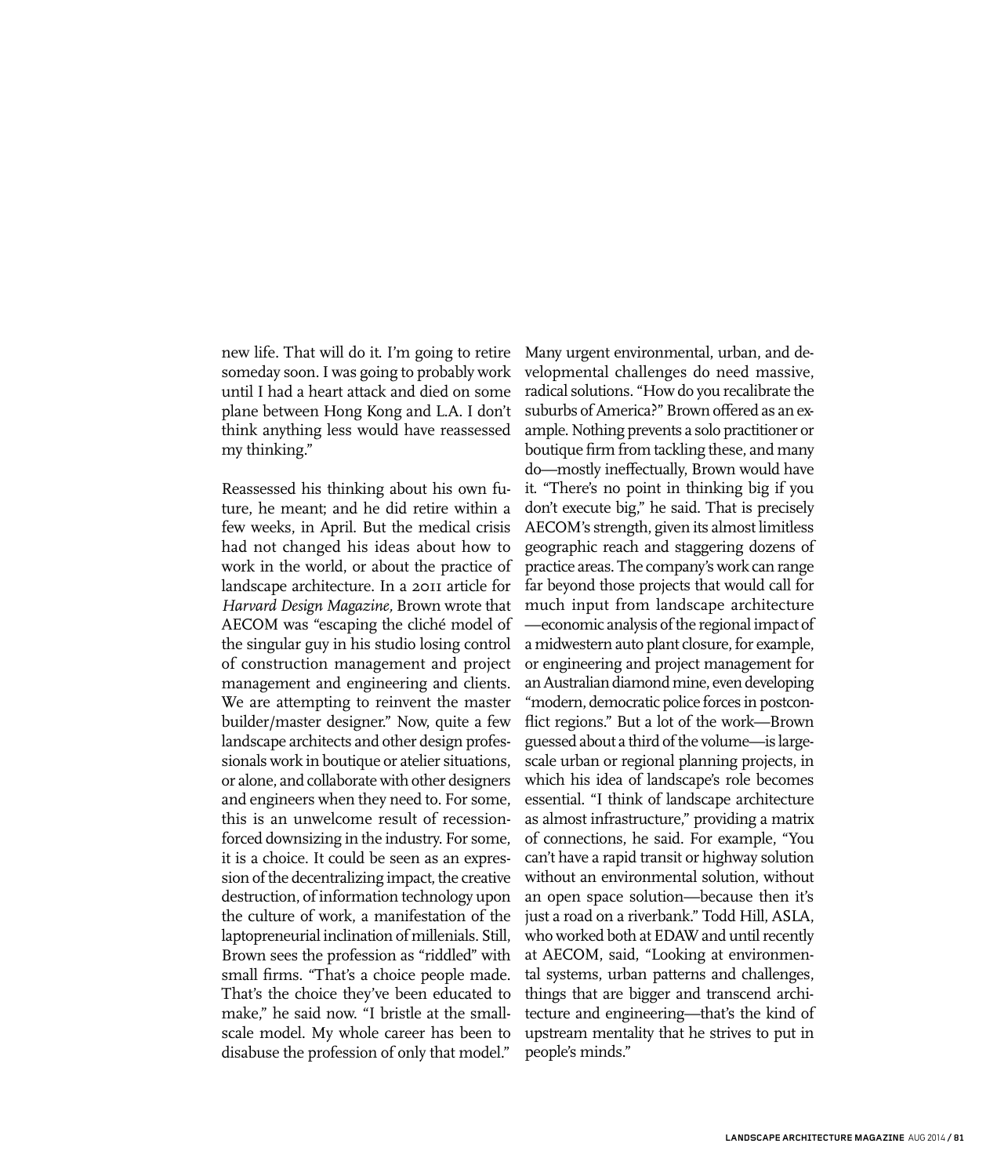PROFESSION SUFFERS FROM SMALLNESS," JOE BROWN SAYS. "SMALL IS NOT ALWAYS BEAUTIFUL. SMALL IS SOMETIMES JUST SMALL."

"THE

Few in the field would disagree with the importance of integrating those issues, of designing in a systems context. Mia Lehrer, FASLA, the president of Mia Lehrer+Associates in Los Angeles, says, "In many ways the conversation about landscape

urbanism, which I don't think is attributed to him, certainly was his ambition." But some people might be puzzled by Brown's ambivalence toward the more human-scale work of fine-grained projects on discrete sites. Does AECOM do such work? "We create the context usually for those things," he said. For the 2012 London Olympic Games, "we did the overall infrastructure-like landscape elements, and George Hargreaves designed the park. We guided his moment of park design." Within a master plan that AECOM did for the Manchester (UK) city center, Martha Schwartz, FASLA, "did a fountain and some seating and a water canal which was quite lovely, a lovely little moment." He said that such smaller projects can have a big impact, providing inspiration and urbanity, experiences of the "unpredictably predictable." He added, "It's not the landscape architecture I do, but it is very needed." Yet in the next breath he seemed dismissive. "Some [small projects] are very unimportant, like a playground, or a school effort." He disparaged "small-scale treasured little gardens." He said, "The profession suffers from smallness. 'Small is beautiful' 'treasured moments'—I don't want to offend anybody, but small is not always beautiful. Small is sometimes just small."

Lehrer found that attitude "unfortunate." She said, "Small could be about educating community and elected officials. You could do 20 playgrounds in a four-year political cycle, when you can't do a megaproject. And he's so not in tune with the mil-

lennials. In L.A., for example, one of the most successful projects is CycLAvia, closing down miles and miles of streets for cycling on Sundays. It has made such a difference in the city. For American cities, it's humanity."

But expansive is the landscape architecture and thinking, and corporation building—that Joe Brown has always been interested in. For his master's degree in landscape architecture from Harvard's Graduate School of Design, his concentration was urban design: the bigger context, not the smaller space. His strength has been "how to frame things, more so than the pencil to the paper," said Leo Alvarez, FASLA, a principal at Perkins+Will who worked both at EDAW and at AECOM. Alvarez calls Brown "a designing strategist and an overall strategist, probably one of the most brilliant guys I've ever met, and certainly within the landscape architecture profession I would consider him the best business mind that I have any connection to. The record speaks for itself on that."

Brown himself claims the label provocateur, someone who asks, "What's the truth here? What are we missing here? What are we not talking about? What are we lying about? A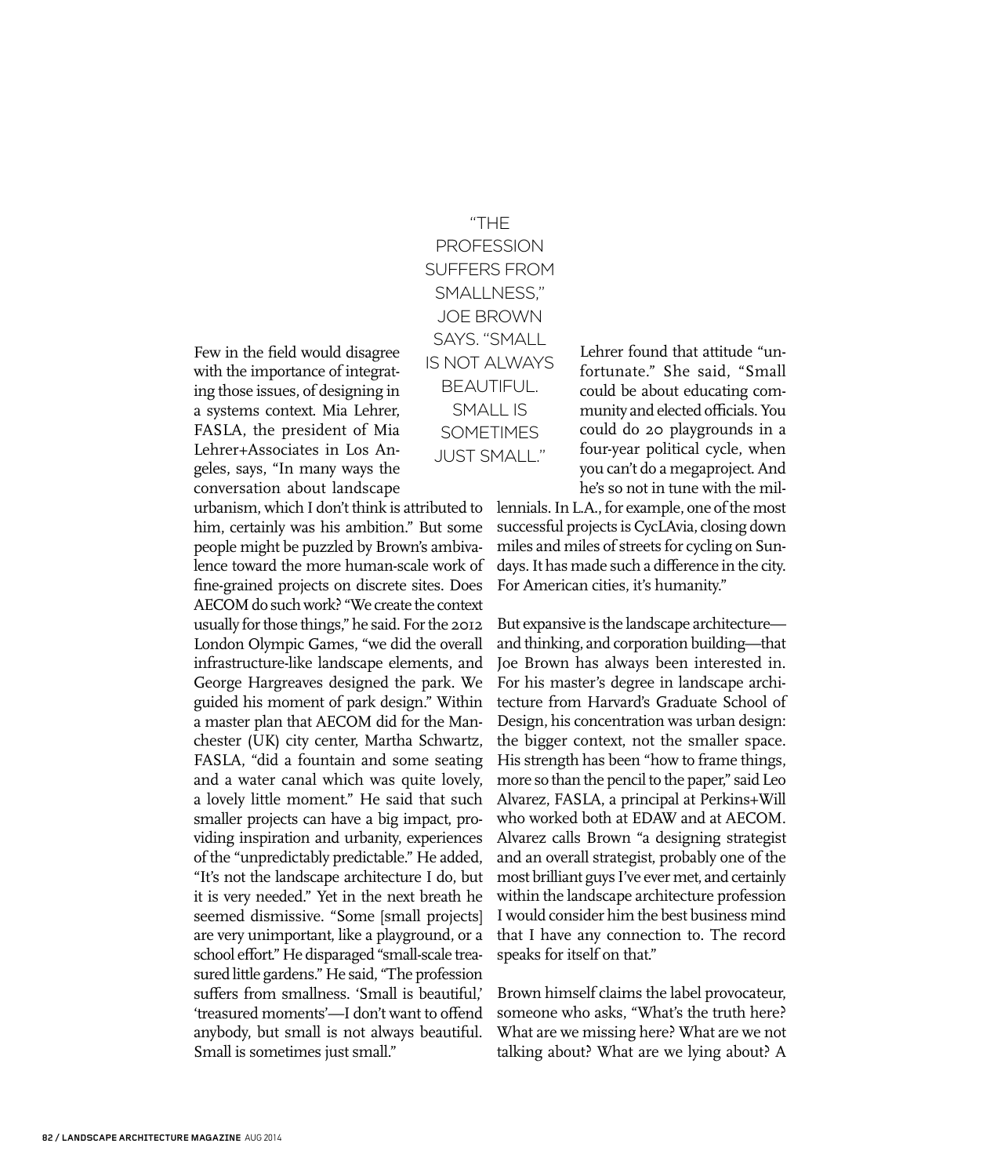lot of people in our professions lie," he said. "We actually compete to be rhetorically obscure." He described his role as AECOM's chief innovation officer as getting people to collaborate. "The process—fundamental communication—is what innovation is

about." He went on, "Engineers actually innovate more than architects. But they innovate in a certain way. It has to be proven to them. Architects say, 'This will be wonderful,' and it's vague. It's conceptual. It's very positive. They're very personality oriented, which is great. But it's in the arena of ideas rather than reality. Engineers say, 'It won't work.' They're stubborn."

The cultural tension between engineers and other designers is one cause of the distress many people—both employees and outside observers—felt and

still feel about the absorption of EDAW into AECOM a decade ago. Dennis Carmichael, FASLA, began work at EDAW, where he became a principal, in 1980; he went along to AECOM and stayed until 2011. (Carmichael is a former ASLA president; he is now a principal at Parker Rodriguez in Alexandria, Virginia.) "There were about 70 principals of EDAW at the time of the merger," he recalled. "There was general skepticism about 'What are we getting ourselves into?' Joe was leading us to this, but he was not compelling us. We said, 'OK, here are our criteria: We get

to keep our name, our culture, the way we do business, our systems, our hiring practices.' They said yes to all of that. The most intriguing thing they said was, 'We want your firm because we believe your firm is the best positioned to infiltrate this bunch of archi-

EDAW'S **CULTURE CHANGED** IN AECOM. "THE WHOLE THING JUST GOT TO BE SO IMPERSONAL, SO COLD AND MECHANICAL," **DENNIS CARMICHAEL** SAYS.

tects and engineers and make it the greenest design firm on planet earth.' That was interesting and flattering. Well, ever so slowly those things began to disintegrate." At first, for example, EDAW was rebranded "EDAW/ AECOM;" two years into the merger, it was rechristened "Design + Planning at AECOM."

Another irritant for many is the suspicion of profit's trumping design integrity. The price AECOM paid for EDAW is not disclosed, but many EDAW principals were shareholders, and the price per share was "quite

handsome," said Carmichael, who was one of them. Beyond that, he said, "I think Joe honestly thought that he would be leading AECOM and transforming a business of 30,000 people, and be seen as one of the saviors of it." Then AECOM went public. "That's when things began to change. It would always be prefaced with, 'The street doesn't understand. They think it needs to be one word and one brand.' Anytime there was a change in any one of our systems it was always, 'The street requires us to do this.'" He added, "We were being told that our most favorable marketing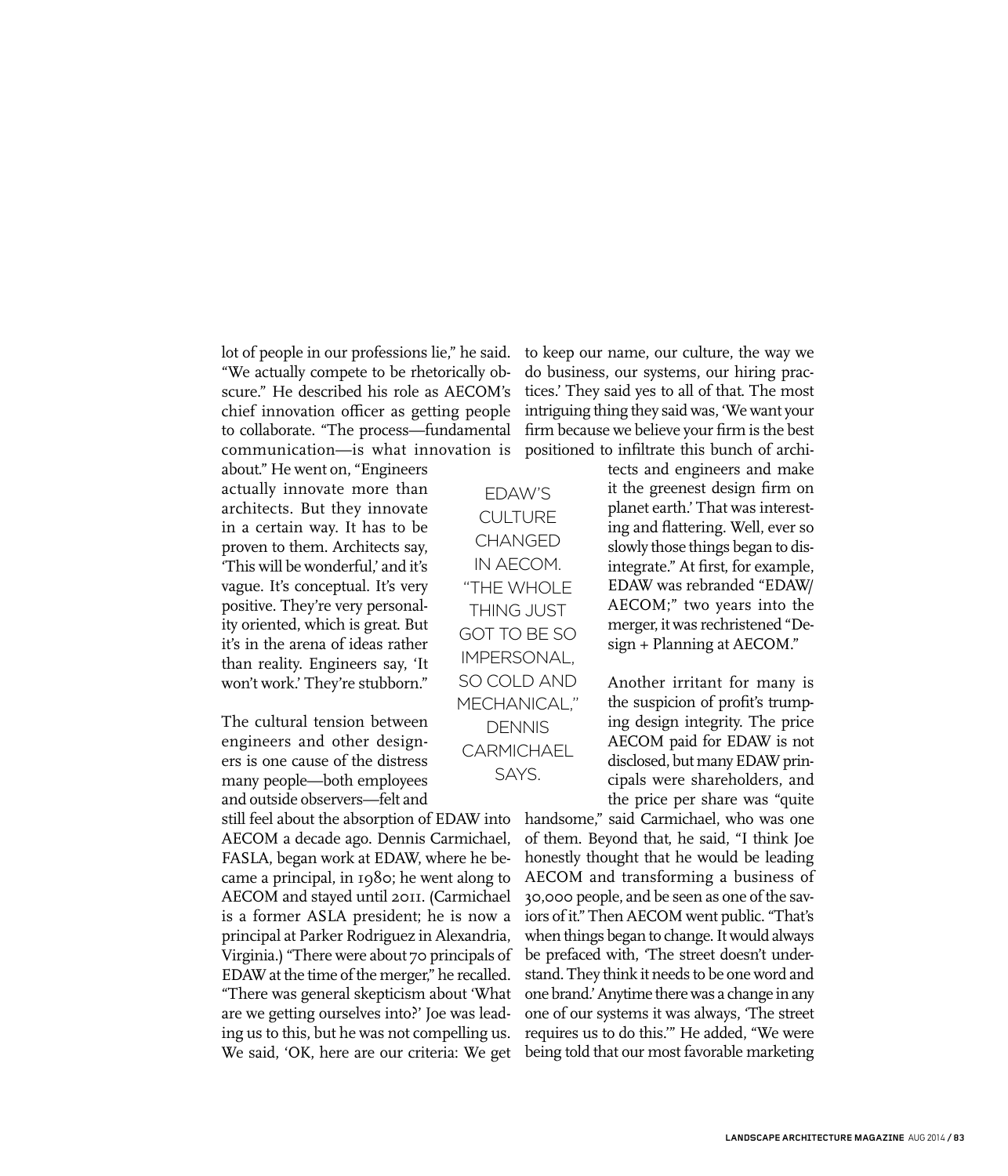strategy on any project is to go with an all-AECOM team. But I'd been working and building business relationships for 25 years. My theory in getting work is, you get the best people who are exactly right for that particular opportunity, assemble the best team. That was at odds with AECOM." The culture, according to Carmichael and many former EDAW employees who left AECOM, was changing irretriev-

ably. "The whole thing just got to be so impersonal, so cold and mechanical, and my approach to practice is very personal," said Carmichael. He called AECOM an "unknowable entity," so large that it was "unfathomable."

That's relatively tame language. Several former employees who worked at both companies characterized AECOM, which has absorbed and submerged a number

of other firms from many disciplines, as "a monster." Several termed the loss of EDAW, which was so widely respected, "a tragedy." Some observers even refer to AECOM as "the evil empire." But "monster," at least, can connote both wickedness and enormousness. Perhaps it is really just AECOM's size some people find problematic—subjectively, for the impersonal culture it fosters. But some clearly see enormousness as problematic in an objective way. "If you're doing the entire country plan for Libya, then it makes perfect sense to be AECOM. But if you're doing Centennial Olympic Park, there's no inherent advantage," Alvarez said. "AECOM gets great work, but the framework, the organization, appears to be more suited to those megaprojects that can take advantage of this complete offering of services—and at that point the landscape architecture is probably a minor percentage and doesn't drive it." Lehrer also thinks AECOM has a "chilling effect" on the rest of the industry, with its ability to buy up and absorb, or simply overwhelm, competitors, and to

> appropriate ideas. She suggested that people actually have come to censor their conversation when AECOM ears might be listening.

> Brown is unapologetic, calling the critics—and much of the profession—"nostalgic" and unwilling to confront the future. This is hardly surprising, not just because he remains identified with AECOM, but because of how he sees the world and

landscape architecture's role in it. "What were we going to do next?" he asked, recalling EDAW as it approached one of those junctures of sigmoid curves. "Either we had to grow and change or we were going to decline. So you take a big risk and you get all kinds of opinions about it."

Carmichael, for his part, spoke of the sale of EDAW with humility and chagrin. "You can't give Joe all of the blame for the disaster of the merger, nor could you give Joe all of the credit for the buildup of EDAW as a great firm. There were 70 other individuals [principals] who all went in with our eyes open. He led

AECOM'S **CRITICS** "NOSTALGIC" AND UNWILLING TO CONFRONT THE FUTURE.

BROWN CALLS